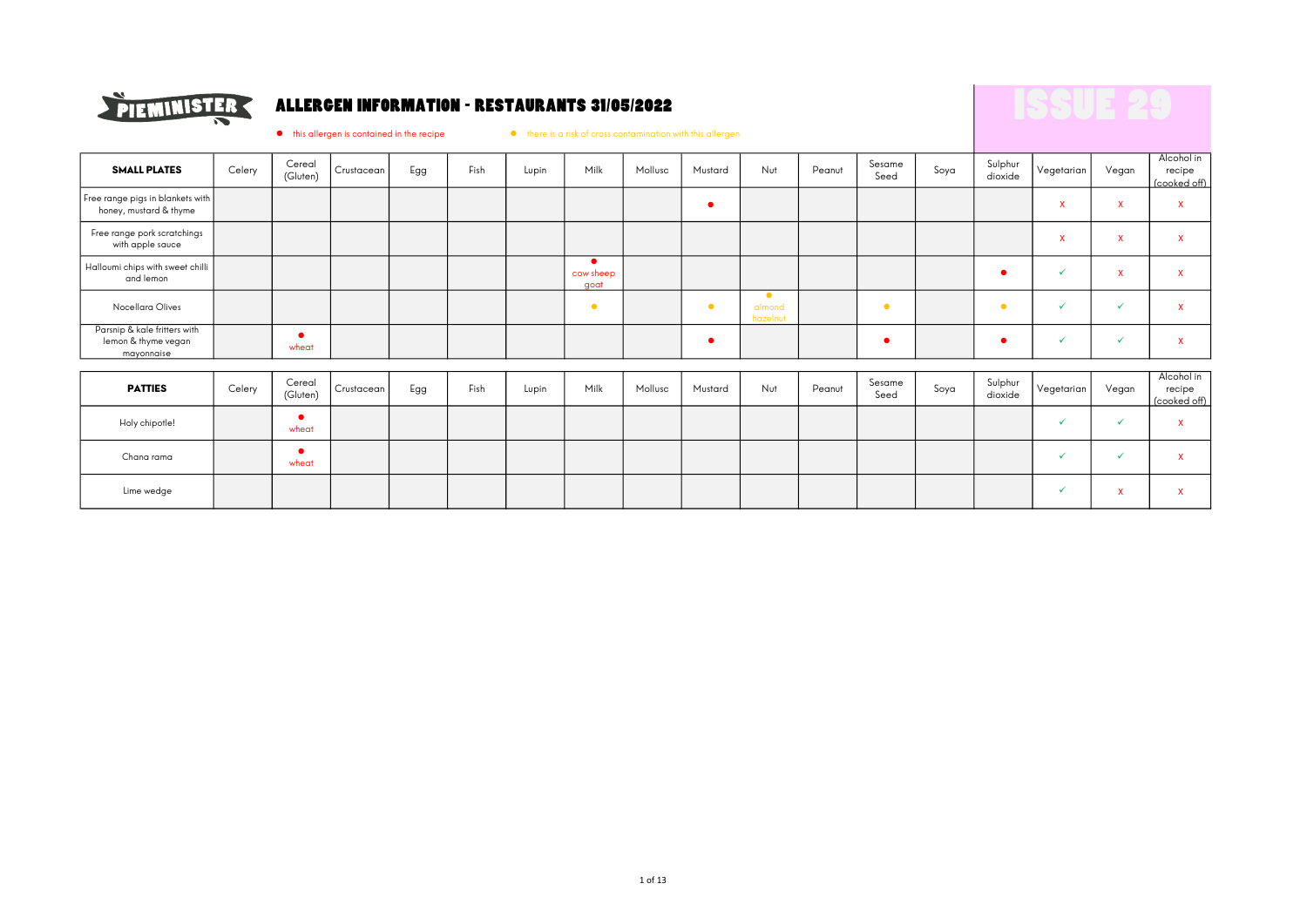

## $\sum_{i=1}^{N}$  FIEMINISTER ALLERGEN INFORMATION - RESTAURANTS 31/05/2022

|                         | $\tilde{\phantom{a}}$ |                                                   |            |           |      |       |           |         |           |     |        |                |           |                    |              |                           |                                      |
|-------------------------|-----------------------|---------------------------------------------------|------------|-----------|------|-------|-----------|---------|-----------|-----|--------|----------------|-----------|--------------------|--------------|---------------------------|--------------------------------------|
| <b>CLASSIC PIES</b>     | Celery                | Cereal<br>(Gluten)                                | Crustacean | Egg       | Fish | Lupin | Milk      | Mollusc | Mustard   | Nut | Peanut | Sesame<br>Seed | Soya      | Sulphur<br>dioxide | Vegetarian   | Vegan                     | Alcohol in<br>recipe<br>(cooked off) |
| Moo                     |                       | $\bullet$<br>wheat<br>barley                      |            | $\bullet$ |      |       | $\bullet$ |         | $\bullet$ |     |        | $\bullet$      | $\bullet$ |                    | $\mathbf{x}$ | $\mathbf x$               | $\checkmark$                         |
| Moo & blue              |                       | $\bullet$<br>wheat<br>barley                      |            | $\bullet$ |      |       | $\bullet$ |         | $\bullet$ |     |        | $\bullet$      | $\bullet$ |                    | $\mathsf{x}$ | $\boldsymbol{\mathsf{X}}$ | $\checkmark$                         |
| Kate & sidney           | $\bullet$             | $\bullet$<br>wheat<br>barley                      |            | $\bullet$ |      |       | $\bullet$ |         | $\bullet$ |     |        | $\bullet$      | $\bullet$ |                    | $\mathsf{x}$ | $\boldsymbol{\mathsf{X}}$ | $\checkmark$                         |
| Free ranger             |                       | $\bullet$<br>wheat                                |            | $\bullet$ |      |       | $\bullet$ |         | $\bullet$ |     |        | $\bullet$      | $\bullet$ |                    | $\mathsf{x}$ | $\boldsymbol{\mathsf{X}}$ | $\checkmark$                         |
| Fungi chicken           |                       | $\bullet$<br>wheat<br>barley                      |            | $\bullet$ |      |       | $\bullet$ |         | $\bullet$ |     |        | $\bullet$      | $\bullet$ |                    | $\mathbf{x}$ | $\mathbf{x}$              | $\checkmark$                         |
| Chicken of aragon       | $\bullet$             | $\bullet$<br>wheat                                |            | $\bullet$ |      |       | $\bullet$ |         | $\bullet$ |     |        | $\bullet$      | $\bullet$ |                    | $\mathbf{x}$ | $\mathbf x$               | $\checkmark$                         |
| Kevin                   |                       | $\bullet$<br>wheat<br>barley                      |            |           |      |       |           |         | $\bullet$ |     |        | $\bullet$      | $\bullet$ |                    | $\checkmark$ | $\checkmark$              | $\checkmark$                         |
| Heidi                   |                       | $\bullet$<br>wheat                                |            | $\bullet$ |      |       | $\bullet$ |         | $\bullet$ |     |        | $\bullet$      | $\bullet$ |                    | $\checkmark$ | $\pmb{\mathsf{x}}$        | $\boldsymbol{\mathsf{X}}$            |
| Wild shroom             |                       | $\bullet$<br>wheat<br>barley                      |            | $\bullet$ |      |       | $\bullet$ |         | $\bullet$ |     |        | $\bullet$      | $\bullet$ |                    | $\checkmark$ | $\boldsymbol{\mathsf{X}}$ | $\checkmark$                         |
| Sag Pie neer            | $\bullet$             | $\bullet$<br>wheat                                |            | $\bullet$ |      |       | $\bullet$ |         | $\bullet$ |     |        | $\bullet$      | $\bullet$ | $\bullet$          | $\checkmark$ | $\mathbf{x}$              | $\mathbf x$                          |
| Mooless moo             |                       | $\bullet$<br>wheat<br>barley rye<br>oat           |            |           |      |       |           |         | $\bullet$ |     |        | $\bullet$      | $\bullet$ |                    | $\checkmark$ | $\checkmark$              | $\checkmark$                         |
| Mockadoodle             | $\bullet$             | ٠<br>wheat oat                                    |            |           |      |       |           |         | $\bullet$ |     |        | $\bullet$      | $\bullet$ |                    | $\checkmark$ | $\checkmark$              | $\checkmark$                         |
| Moolin Rouge            |                       | $\bullet$<br>wheat<br>barley                      |            |           |      |       | $\bullet$ |         | $\bullet$ |     |        | $\bullet$      | $\bullet$ |                    | $\mathsf{X}$ | $\boldsymbol{\mathsf{X}}$ | $\checkmark$                         |
| Ruby                    |                       | $\bullet$<br>wheat                                |            |           |      |       | $\bullet$ |         | $\bullet$ |     |        | $\bullet$      | $\bullet$ |                    | $\mathbf{x}$ | $\mathbf{x}$              | $\boldsymbol{\mathsf{X}}$            |
| Evergreen               |                       | $\bullet$<br>wheat                                |            |           |      |       |           |         | $\bullet$ |     |        | $\bullet$      | $\bullet$ |                    | $\checkmark$ | $\checkmark$              | $\mathbf{x}$                         |
| Gluten free Moo         |                       | Contains<br>gluten-free<br>barley malt<br>extract |            | $\bullet$ |      |       | $\bullet$ |         | $\bullet$ |     |        | $\bullet$      | $\bullet$ |                    | $\mathbf{x}$ | $\boldsymbol{\mathsf{X}}$ | $\checkmark$                         |
| Gluten free Ranger      |                       |                                                   |            | $\bullet$ |      |       | $\bullet$ |         | $\bullet$ |     |        | $\bullet$      | $\bullet$ |                    | $\mathbf{x}$ | $\boldsymbol{\mathsf{X}}$ | $\checkmark$                         |
| Gluten free Mooless Moo |                       | Contains<br>gluten-free<br>barley malt<br>extract |            |           |      |       |           |         | $\bullet$ |     |        | $\bullet$      | $\bullet$ |                    | $\checkmark$ | $\checkmark$              | $\checkmark$                         |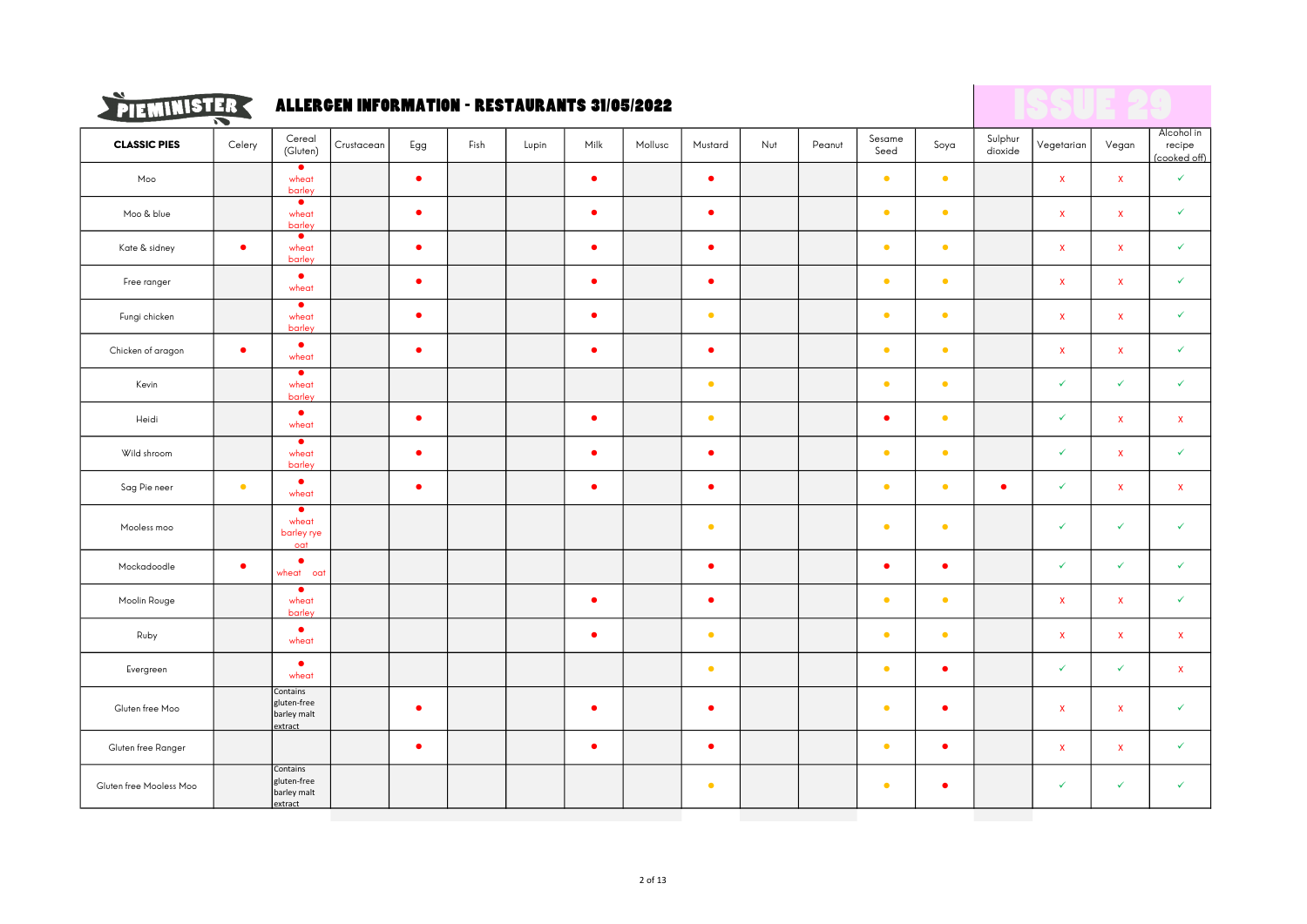

## $\sum_{i=1}^{N}$  FIEMINISTER ALLERGEN INFORMATION - RESTAURANTS 31/05/2022

|                                                          | $\tilde{\phantom{a}}$ |                                                   |            |     |      |       |                                |         |           |           |           |                |           |                    |              |                    |                                      |
|----------------------------------------------------------|-----------------------|---------------------------------------------------|------------|-----|------|-------|--------------------------------|---------|-----------|-----------|-----------|----------------|-----------|--------------------|--------------|--------------------|--------------------------------------|
| <b>SIDES</b>                                             | Celery                | Cereal<br>(Gluten)                                | Crustacean | Egg | Fish | Lupin | Milk                           | Mollusc | Mustard   | Nut       | Peanut    | Sesame<br>Seed | Soya      | Sulphur<br>dioxide | Vegetarian   | Vegan              | Alcohol in<br>recipe<br>(cooked off) |
| Mash                                                     |                       |                                                   |            |     |      |       | $\bullet$                      |         |           |           |           |                |           |                    | $\checkmark$ | $\mathsf X$        | $\mathsf X$                          |
| Vegan mash                                               |                       | $\bullet$                                         |            |     |      |       | $\bullet$                      |         | $\bullet$ |           |           |                | $\bullet$ | $\bullet$          | $\checkmark$ | $\checkmark$       | $\mathsf X$                          |
| Minted mushy peas                                        |                       | $\bullet$<br>wheat<br>barley                      |            |     |      |       |                                |         |           |           |           |                |           |                    | $\checkmark$ | $\checkmark$       | $\mathsf X$                          |
| Fries                                                    |                       |                                                   |            |     |      |       |                                |         |           |           |           |                |           |                    | $\checkmark$ | $\checkmark$       | $\mathsf X$                          |
| Cheesy mash                                              |                       |                                                   |            |     |      |       | $\bullet$                      |         | $\bullet$ |           |           | $\bullet$      |           |                    | ✓            | $\mathbf{x}$       | $\pmb{\mathsf{X}}$                   |
| Garden peas (remove butter if<br>vegan option requested) |                       |                                                   |            |     |      |       | $\bullet$<br>(butter)          |         |           |           |           |                |           |                    | $\checkmark$ | $\mathbf{x}$       | $\mathsf X$                          |
| Smokey baked beans                                       |                       |                                                   |            |     |      |       |                                |         | $\bullet$ |           |           | $\bullet$      |           |                    | $\checkmark$ | $\checkmark$       | $\mathsf X$                          |
| Pieminister Slaw                                         |                       |                                                   |            |     |      |       |                                |         |           | $\bullet$ | $\bullet$ | $\bullet$      |           | $\bullet$          | $\checkmark$ | $\checkmark$       | $\mathbf{x}$                         |
|                                                          |                       |                                                   |            |     |      |       |                                |         |           |           |           |                |           |                    |              |                    |                                      |
| <b>STICKS &amp; EXTRAS</b>                               | Celery                | Cereal<br>(Gluten)                                | Crustacean | Egg | Fish | Lupin | Milk                           | Mollusc | Mustard   | Nut       | Peanut    | Sesame<br>Seed | Soya      | Sulphur<br>dioxide | Vegetarian   | Vegan              | Alcohol in<br>recipe<br>(cooked off) |
| Pigs on a stick                                          |                       |                                                   |            |     |      |       |                                |         |           |           |           |                |           |                    | $\mathbf{x}$ | $\pmb{\mathsf{X}}$ | $\mathsf X$                          |
| Parsnip & kale fritter stick                             |                       | $\bullet$<br>wheat                                |            |     |      |       |                                |         | $\bullet$ |           |           | $\bullet$      |           | $\bullet$          | $\checkmark$ | $\checkmark$       | $\mathbf{x}$                         |
| Halloumi on a stick                                      |                       |                                                   |            |     |      |       | $\bullet$<br>cow sheep<br>goat |         |           |           |           |                |           |                    | $\checkmark$ | $\mathbf{x}$       | $\mathsf X$                          |
| Stuffing balls                                           |                       | $\bullet$<br>wheat                                |            |     |      |       |                                |         | $\bullet$ |           |           | $\bullet$      |           | $\bullet$          | $\checkmark$ | $\checkmark$       | $\mathsf{X}$                         |
| Grated cheddar cheese                                    |                       |                                                   |            |     |      |       | $\bullet$                      |         |           |           |           |                |           |                    | $\checkmark$ | $\mathbf{x}$       | $\mathbf{x}$                         |
| Vegan cheese                                             |                       |                                                   |            |     |      |       |                                |         |           |           |           |                |           |                    | $\checkmark$ | $\checkmark$       | $\mathsf X$                          |
| Crispy onions                                            |                       | $\bullet$<br>wheat                                |            |     |      |       |                                |         |           |           |           |                |           |                    | $\checkmark$ | $\checkmark$       | $\mathsf X$                          |
| Onion & red wine gravy                                   |                       | contains<br>gluten-free<br>barley malt<br>extract |            |     |      |       |                                |         |           |           |           |                |           |                    | ✓            | $\checkmark$       | $\checkmark$                         |
| Parsnip crisps                                           |                       | $\bullet$                                         |            |     |      |       |                                |         | $\bullet$ |           |           | $\bullet$      |           | $\bullet$          | ✓            | $\checkmark$       | $\overline{\mathbf{x}}$              |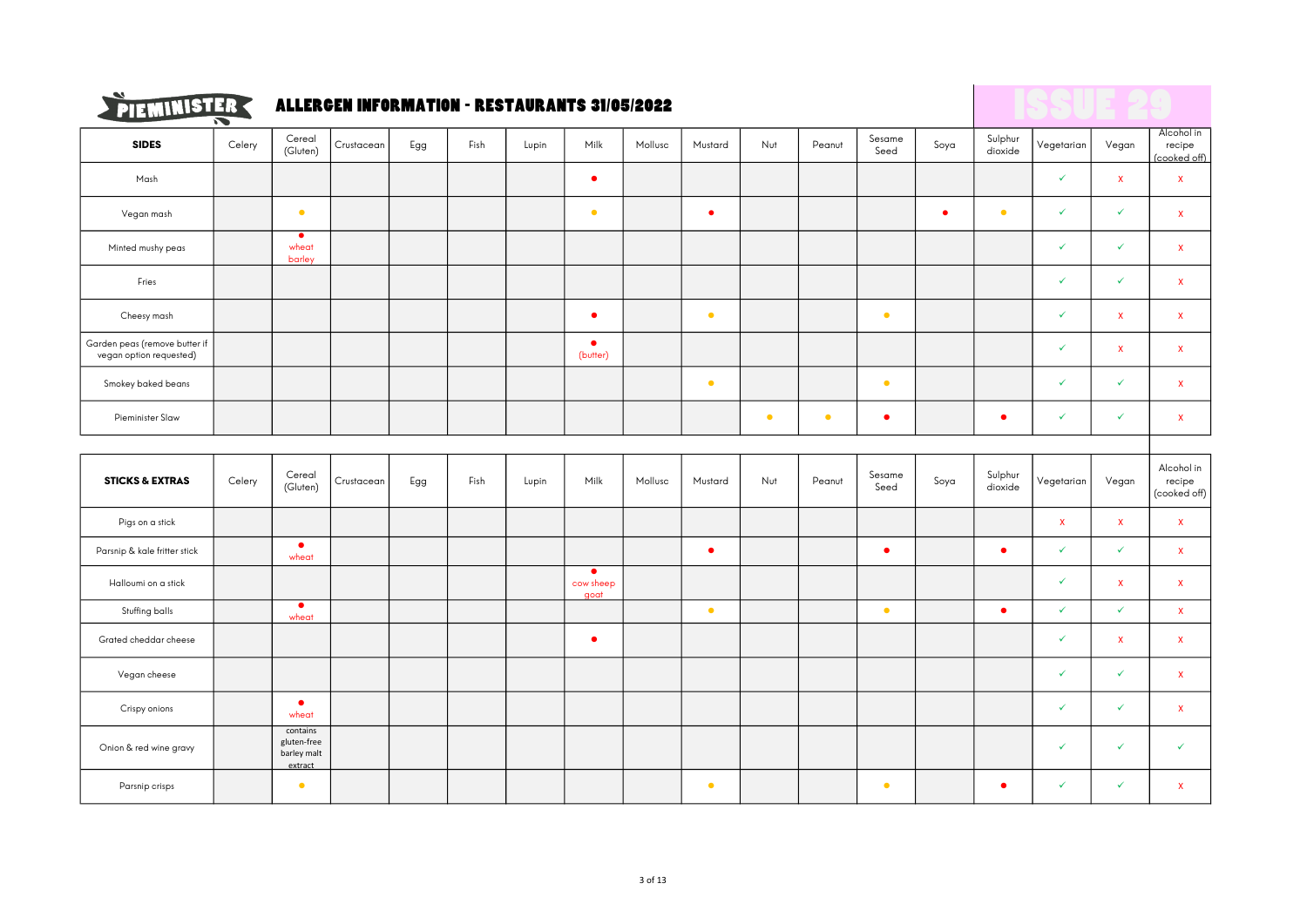

## $\sum_{i=1}^{N}$  FIEMINISTER ALLERGEN INFORMATION - RESTAURANTS 31/05/2022

|                                                                            | $\tilde{\phantom{a}}$ |                              |            |           |           |       |           |         |           |                       |           |                |           |                    |              |              |                                         |
|----------------------------------------------------------------------------|-----------------------|------------------------------|------------|-----------|-----------|-------|-----------|---------|-----------|-----------------------|-----------|----------------|-----------|--------------------|--------------|--------------|-----------------------------------------|
| <b>OTHER ITEMS</b>                                                         | Celery                | Cereal<br>(Gluten)           | Crustacean | Egg       | Fish      | Lupin | Milk      | Mollusc | Mustard   | Nut                   | Peanut    | Sesame<br>Seed | Soya      | Sulphur<br>dioxide | Vegetarian   | Vegan        | Alcohol in<br>recipe<br>(cooked off)    |
| Pieminister fruity brown sauce                                             |                       |                              |            |           |           |       |           |         |           |                       |           |                |           |                    | $\checkmark$ | $\checkmark$ | $\mathbf{x}$                            |
| Pieminister spicy tomato<br>ketchup                                        |                       |                              |            |           |           |       |           |         | $\bullet$ |                       |           |                |           |                    | $\checkmark$ | $\checkmark$ | $\mathbf{x}$                            |
| Hellman's Mayonnaise                                                       |                       |                              |            | $\bullet$ |           |       |           |         | $\bullet$ |                       |           |                |           |                    | $\checkmark$ | $\mathbf{x}$ | $\mathbf{x}$                            |
| Lea & Perrins Worcester sauce                                              |                       | $\bullet$<br>barley          |            |           | $\bullet$ |       |           |         |           |                       |           |                |           |                    | $\mathsf{x}$ | $\mathbf{x}$ | $\mathbf{x}$                            |
| <b>HP</b> Sauce                                                            |                       | $\bullet$<br>barley<br>rye   |            |           |           |       |           |         |           |                       |           |                |           |                    | $\checkmark$ | $\checkmark$ | $\mathbf{x}$                            |
| Heinz tomato ketchup                                                       | ٠                     |                              |            |           |           |       |           |         |           |                       |           |                |           |                    | $\checkmark$ | $\checkmark$ | $\mathbf{x}$                            |
| Tabasco sauce                                                              |                       |                              |            |           |           |       |           |         |           |                       |           |                |           |                    | $\checkmark$ | ✓            | $\mathbf{x}$                            |
| English mustard (Colman's)                                                 |                       | $\bullet$<br>wheat           |            |           |           |       |           |         | $\bullet$ |                       |           |                |           |                    | $\checkmark$ | $\checkmark$ | $\mathbf{x}$                            |
| Squeezy chocolate sauce                                                    |                       |                              |            |           |           |       |           |         |           |                       |           |                |           |                    | $\checkmark$ | $\checkmark$ | $\mathsf{x}$                            |
| Squeezy toffee fudge sauce                                                 |                       |                              |            |           |           |       | $\bullet$ |         |           |                       |           |                | $\bullet$ |                    | $\checkmark$ | $\mathbf{x}$ | $\mathsf{x}$                            |
| Blackcurrant jam                                                           |                       |                              |            |           |           |       |           |         |           |                       |           |                |           |                    | $\checkmark$ | $\checkmark$ | $\mathbf{x}$                            |
| Marmalade                                                                  |                       |                              |            |           |           |       |           |         |           |                       |           |                |           |                    | $\checkmark$ | $\checkmark$ | $\mathbf{x}$                            |
| Honey                                                                      |                       |                              |            |           |           |       |           |         |           |                       |           |                |           |                    | $\checkmark$ | $\mathbf{x}$ | $\mathbf{x}$                            |
| Humbugs                                                                    |                       | $\bullet$<br>wheat           |            |           |           |       | $\bullet$ |         |           | $\bullet$<br>all nuts | $\bullet$ |                | $\bullet$ |                    | $\checkmark$ | $\checkmark$ | $\mathbf{x}$                            |
| Henderson's relish                                                         |                       |                              |            |           |           |       |           |         |           |                       |           |                |           |                    | $\checkmark$ | $\checkmark$ | $\mathbf{x}$                            |
| No.10 Pie Chutney                                                          |                       |                              |            |           |           |       |           |         | $\bullet$ |                       |           |                |           |                    | $\checkmark$ | $\checkmark$ | $\mathbf{x}$                            |
| <b>Cranberry Sauce</b>                                                     |                       |                              |            |           |           |       |           |         |           |                       |           |                |           |                    | $\checkmark$ | $\checkmark$ | $\pmb{\chi}$                            |
| <b>KIDS MENU</b>                                                           | Celery                | Cereal<br>(Gluten)           | Crustacean | Egg       | Fish      | Lupin | Milk      | Mollusc | Mustard   | Nut                   | Peanut    | Sesame<br>Seed | Soya      | Sulphur<br>dioxide | Vegetarian   | Vegan        | Alcohol in<br>recipe<br>(cooked off)    |
| Chana rama patties, vegan<br>mash, garden peas (no butter)<br>and gravy    |                       | ٠<br>wheat                   |            |           |           |       | $\bullet$ |         | $\bullet$ |                       |           |                | $\bullet$ | $\bullet$          | $\checkmark$ | $\checkmark$ | $\checkmark$<br>if served<br>with gravy |
| Holy chipotle patties, vegan<br>mash, garden peas (no butter)<br>and gravy |                       | $\bullet$<br>wheat           |            |           |           |       | $\bullet$ |         | $\bullet$ |                       |           |                | $\bullet$ | $\bullet$          | $\checkmark$ | $\checkmark$ | $\checkmark$<br>if served<br>with gravy |
| Kids pigs & mash with gravy,<br>peas (no butter)                           |                       |                              |            |           |           |       | ٠         |         |           |                       |           | $\bullet$      |           |                    | $\mathsf{x}$ | $\mathbf{x}$ | if served<br>with gravy                 |
| Kids fish fingers & mash with<br>peas (no butter) and gravy                |                       | $\bullet$<br>wheat<br>barley |            | $\bullet$ | $\bullet$ |       | $\bullet$ |         | $\bullet$ |                       |           |                |           |                    | $\mathsf{x}$ | $\mathbf x$  | $\checkmark$<br>if served<br>with gravy |
| Kids vegan sausage, vegan<br>mash & beans, gravy, peas (no<br>butter)      |                       | $\bullet$<br>wheat           |            |           |           |       | $\bullet$ |         |           |                       |           | $\bullet$      | $\bullet$ |                    | $\checkmark$ | $\checkmark$ | $\checkmark$<br>if served<br>with gravy |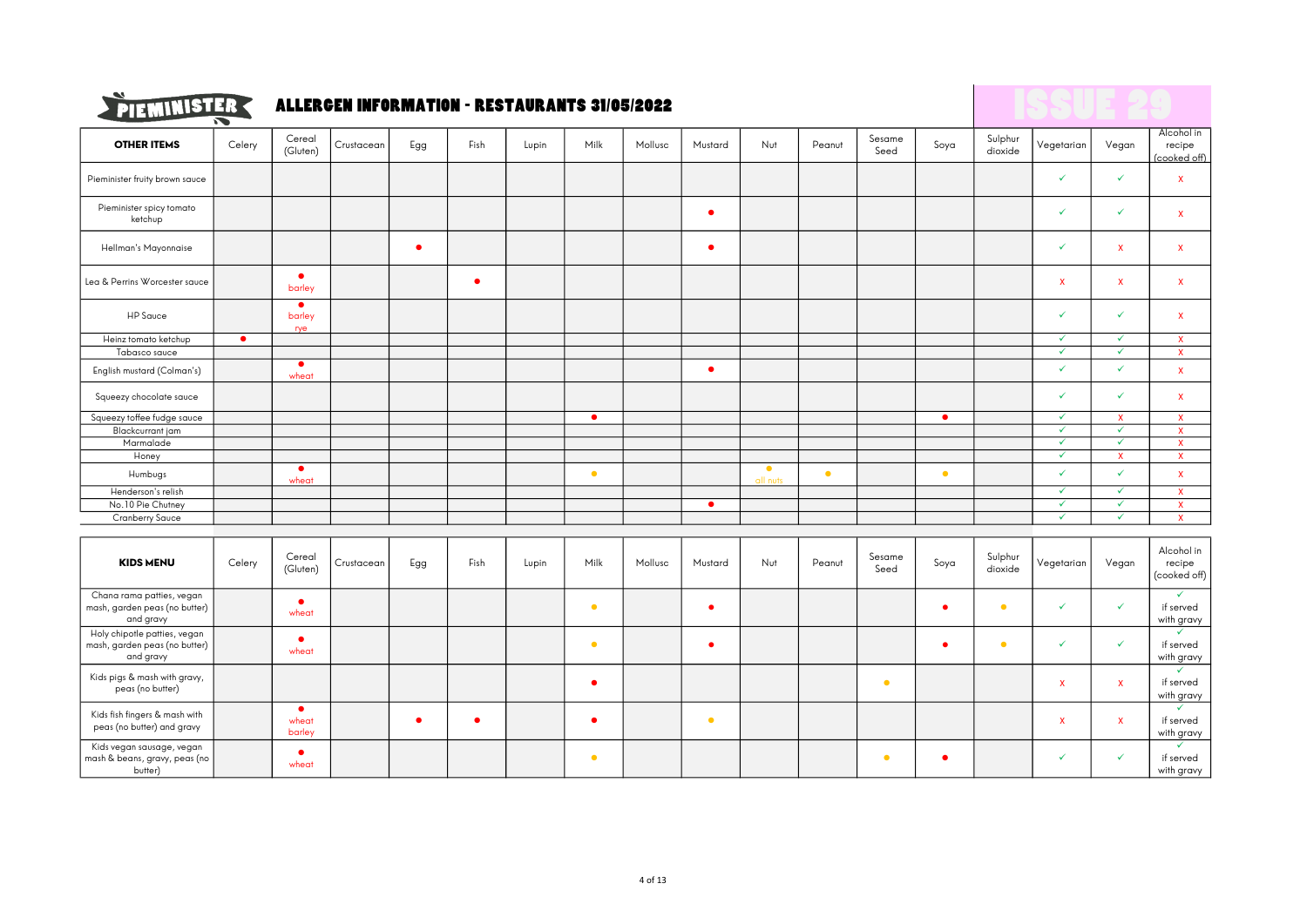

# **PIEMINISTER ALLERGEN INFORMATION - RESTAURANTS 31/05/2022**

|                            | $\cdot$ $\cdot$ |                    |            |     |      |       |      |         |           |     |        |                |      |                    |            |              |                                      |
|----------------------------|-----------------|--------------------|------------|-----|------|-------|------|---------|-----------|-----|--------|----------------|------|--------------------|------------|--------------|--------------------------------------|
| <b>SUNDAY BEST/BUNDLES</b> | Celery          | Cereal<br>(Gluten) | Crustacean | Egg | Fish | Lupin | Milk | Mollusc | Mustard   | Nut | Peanut | Sesame<br>Seed | Soya | Sulphur<br>dioxide | Vegetarian | Vegan        | Alcohol in<br>recipe<br>(cooked off) |
| Pork scratching            |                 |                    |            |     |      |       |      |         |           |     |        |                |      |                    |            |              |                                      |
| Pig in blanket             |                 |                    |            |     |      |       |      |         |           |     |        |                |      |                    |            |              |                                      |
| <b>Baby roasties</b>       |                 |                    |            |     |      |       |      |         |           |     |        |                |      |                    |            |              |                                      |
| carrot & swede mash        |                 |                    |            |     |      |       |      |         |           |     |        |                |      |                    |            |              |                                      |
| Yorkshire pudding          |                 | wheat              |            |     |      |       |      |         |           |     |        |                |      |                    |            | $\mathbf{v}$ |                                      |
| Pies - see pie list        |                 |                    |            |     |      |       |      |         |           |     |        |                |      |                    |            |              |                                      |
| Mash                       |                 |                    |            |     |      |       |      |         |           |     |        |                |      |                    |            |              |                                      |
| Vegan mash                 |                 |                    |            |     |      |       |      |         |           |     |        |                |      |                    |            |              |                                      |
| Stuffing balls             |                 | wheat              |            |     |      |       |      |         | $\bullet$ |     |        | $\bullet$      |      |                    |            |              |                                      |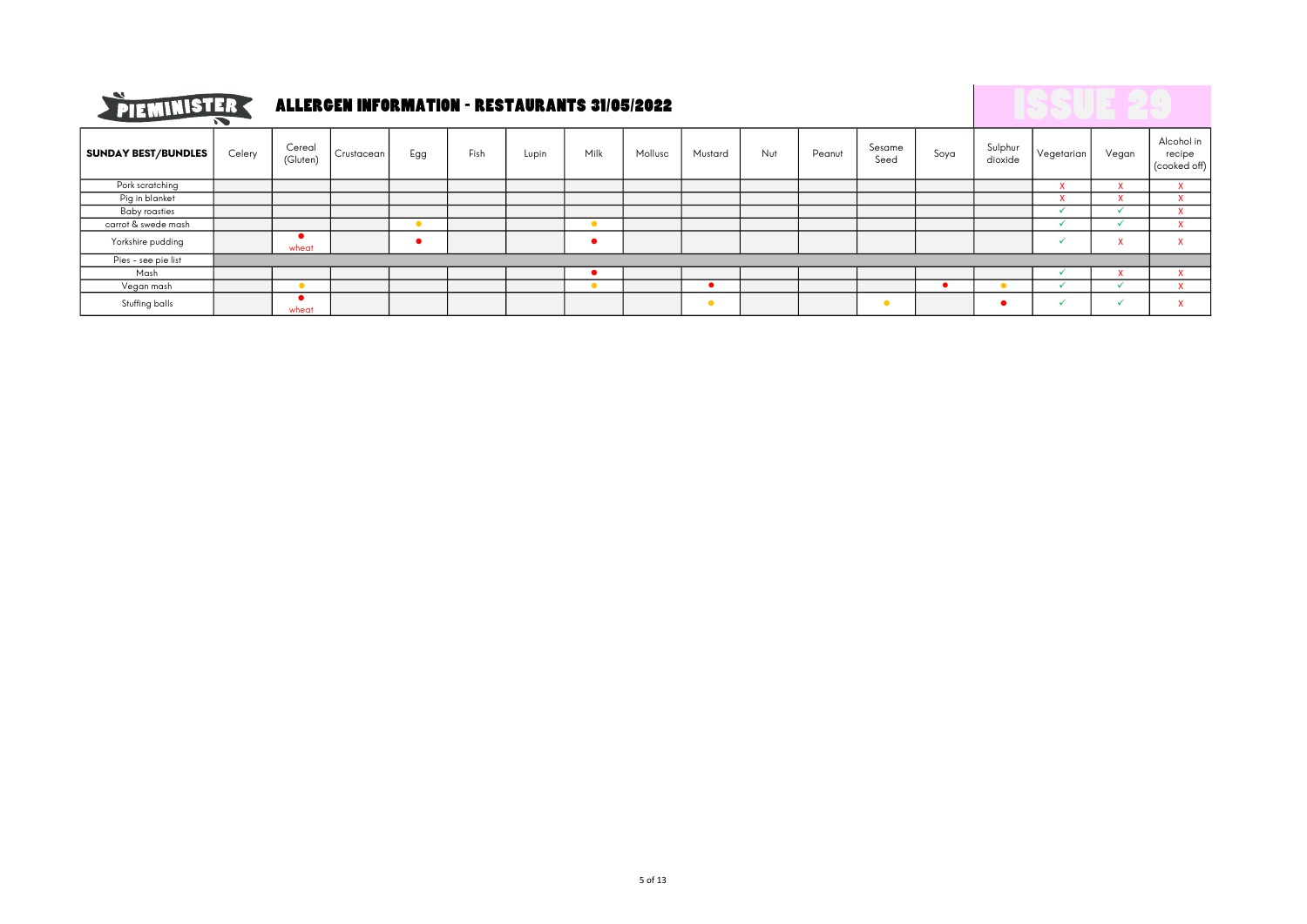| PIEMINISTER         |        |                    | <b>ALLERGEN INFORMATION - BRUNCH 31/05/22</b><br>• this allergen is contained in the recipe |     |      |       | . there is a risk of cross contamination with this allergen |         |         |     |        |                |           |                    |              |              |
|---------------------|--------|--------------------|---------------------------------------------------------------------------------------------|-----|------|-------|-------------------------------------------------------------|---------|---------|-----|--------|----------------|-----------|--------------------|--------------|--------------|
|                     |        |                    |                                                                                             |     |      |       |                                                             |         |         |     |        |                |           |                    |              |              |
| THE PIES            | Celery | Cereal<br>(Gluten) | Crustacean                                                                                  | Egg | Fish | Lupin | Milk                                                        | Mollusc | Mustard | Nut | Peanut | Sesame<br>Seed | Soya      | Sulphur<br>dioxide | Vegetarian   | Vegan        |
| Morning glory       |        | ٠<br>wheat         |                                                                                             | ٠   |      |       | ٠                                                           |         | ٠       |     |        | $\bullet$      | $\bullet$ | ٠                  | $\mathbf x$  | $\mathbf x$  |
| Sunny pie up        |        | ٠<br>wheat         |                                                                                             | ٠   |      |       |                                                             |         | ٠       |     |        | ٠              | ٠         | ٠                  | $\checkmark$ | $\mathbf{x}$ |
| The Vegan Banger    |        | ٠<br>wheat         |                                                                                             |     |      |       |                                                             |         | ٠       |     |        | ٠              | ٠         | ٠                  | $\checkmark$ | ✓            |
| Bangin' bean        |        |                    |                                                                                             | ٠   |      |       | ٠<br>cow sheep<br>qoat                                      |         | ٠       |     |        | $\bullet$      |           | ٠                  | ✓            | $\mathbf x$  |
|                     |        |                    |                                                                                             |     |      |       |                                                             |         |         |     |        |                |           |                    |              |              |
| <b>SERVED WITH:</b> | Celery | Cereal<br>(Gluten) | Crustacean                                                                                  | Egg | Fish | Lupin | Milk                                                        | Mollusc | Mustard | Nut | Peanut | Sesame<br>Seed | Soya      | Sulphur<br>dioxide | Vegetarian   | Vegan        |
| Garlic potatoes     |        |                    |                                                                                             |     |      |       |                                                             |         |         |     |        |                |           | ٠                  | $\checkmark$ | ✓            |
| Crispy kale         |        |                    |                                                                                             |     |      |       |                                                             |         |         |     |        |                |           |                    | $\checkmark$ | ✓            |
| Vine tomatoes       |        |                    |                                                                                             |     |      |       |                                                             |         |         |     |        |                |           |                    | ✓            | ✓            |
| Smoky beans         |        |                    |                                                                                             |     |      |       |                                                             |         | ٠       |     |        | ٠              |           |                    | $\checkmark$ | $\checkmark$ |
|                     |        |                    |                                                                                             |     |      |       |                                                             |         |         |     |        |                |           |                    |              |              |
| <b>STICKS</b>       | Celery | Cereal<br>(Gluten) | Crustacean                                                                                  | Egg | Fish | Lupin | Milk                                                        | Mollusc | Mustard | Nut | Peanut | Sesame<br>Seed | Soya      | Sulphur<br>dioxide | Vegetarian   | Vegan        |
| Pigs in blankets    |        |                    |                                                                                             |     |      |       |                                                             |         |         |     |        |                |           |                    | $\mathbf x$  | $\mathbf x$  |
| Halloumi bites      |        |                    |                                                                                             |     |      |       | ٠<br>cow sheep<br>qoat                                      |         |         |     |        |                |           |                    | ✓            | $\mathbf{x}$ |
| Vegan sausages      |        | ٠<br>wheat         |                                                                                             |     |      |       |                                                             |         |         | ٠   | ٠      | ٠              | ٠         | ٠                  | ✓            | ✓            |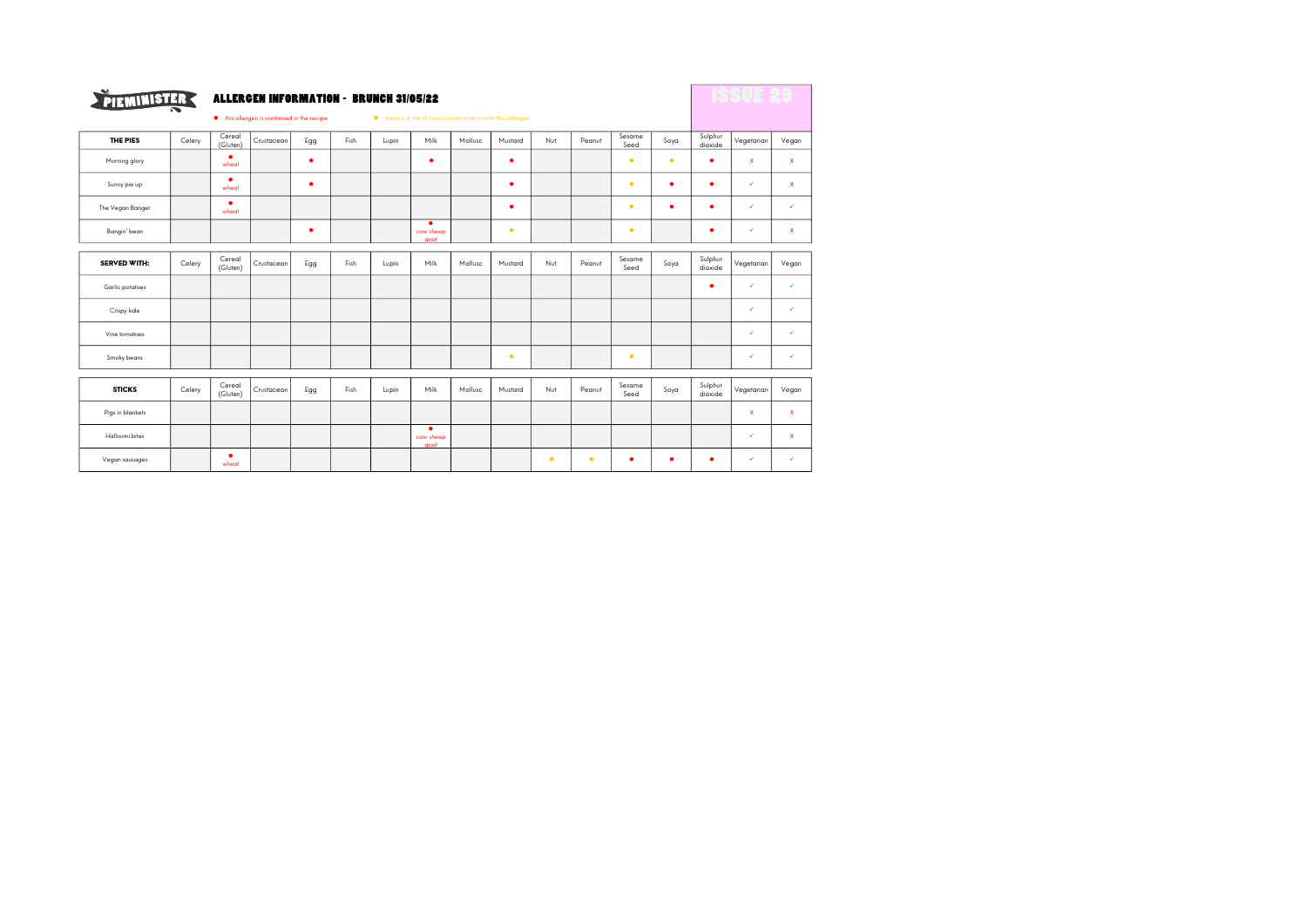

### ALLERGEN INFORMATION - DESSERTS 31/05/22

 $\bullet$  this allergen is contained in the recipe  $\bullet$  there is a risk of cross contamination with this allergen

| <b>PUDDINGS</b>                                                | Celery | Cereal<br>(Gluten) | Crustacean | Egg       | Fish | Lupin | Milk      | Mollusc | Mustard | Nut                                           | Peanut    | Sesame<br>Seed | Soya      | Sulphur<br>dioxide | Vegetarian   | Vegan        |
|----------------------------------------------------------------|--------|--------------------|------------|-----------|------|-------|-----------|---------|---------|-----------------------------------------------|-----------|----------------|-----------|--------------------|--------------|--------------|
|                                                                |        | $\bullet$<br>wheat |            | $\bullet$ |      |       | $\bullet$ |         |         | $\bullet$<br>all nuts                         | $\bullet$ |                | $\bullet$ | $\bullet$          | $\checkmark$ | $\mathbf{x}$ |
| Sticky toffee pud with ice cream<br>Hot chocolate pud with ice |        | $\bullet$          |            |           |      |       |           |         |         | $\bullet$                                     |           |                |           |                    | $\checkmark$ |              |
| cream                                                          |        | wheat              |            | $\bullet$ |      |       | $\bullet$ |         |         | all nuts                                      | $\bullet$ |                | $\bullet$ | ۰                  |              | $\mathsf{x}$ |
| Kids ice cream                                                 |        |                    |            |           |      |       | $\bullet$ |         |         |                                               |           |                |           | $\bullet$          | $\checkmark$ | $\mathbf{x}$ |
| Vanilla scoop icecream                                         |        |                    |            |           |      |       | $\bullet$ |         |         |                                               |           |                |           | $\bullet$          | $\checkmark$ | $\mathbf{x}$ |
| Chocolate scoop ice cream                                      |        |                    |            |           |      |       | $\bullet$ |         |         |                                               |           |                | $\bullet$ |                    | $\checkmark$ | $\mathsf{x}$ |
| Vanilla soft serve                                             |        |                    |            | $\bullet$ |      |       | $\bullet$ |         |         | $\bullet$<br>all nuts                         | $\bullet$ |                | $\bullet$ | $\bullet$          | $\checkmark$ | $\mathbf{x}$ |
| Frangipane                                                     |        | ٠<br>wheat         |            | $\bullet$ |      |       | $\bullet$ |         |         | $\bullet$<br>almonds<br>$\bullet$<br>all nuts | $\bullet$ | $\bullet$      |           |                    | $\checkmark$ | $\mathsf{x}$ |
| Chocolate brownie                                              |        | ٠<br>wheat         |            | $\bullet$ |      |       | ٠         |         |         | $\bullet$<br>walnuts<br>$\bullet$<br>all nuts | $\bullet$ |                | $\bullet$ |                    | $\checkmark$ | $\mathbf{x}$ |
| Flaked almonds                                                 |        |                    |            |           |      |       |           |         |         | $\bullet$<br>almonds<br>$\bullet$<br>all nuts | $\bullet$ |                |           |                    | $\checkmark$ | $\checkmark$ |
|                                                                |        |                    |            | $\bullet$ |      |       | $\bullet$ |         |         | $\bullet$<br>all nuts                         | $\bullet$ |                |           |                    | $\checkmark$ | $\mathbf{x}$ |
| Chocolate sauce<br>Salted caramel sauce                        |        |                    |            |           |      |       | $\bullet$ |         |         |                                               |           |                | $\bullet$ |                    | $\checkmark$ | $\mathbf{x}$ |
| Strawberry sauce                                               |        |                    |            |           |      |       |           |         |         |                                               |           |                |           |                    | $\checkmark$ | $\checkmark$ |
| Agave syrup                                                    |        |                    |            |           |      |       |           |         |         |                                               |           |                |           |                    | $\checkmark$ | $\checkmark$ |
| Apple Pie                                                      |        | $\bullet$<br>wheat |            | $\bullet$ |      |       | $\bullet$ |         |         | $\bullet$<br>all nuts                         | $\bullet$ |                | $\bullet$ | $\bullet$          | $\checkmark$ | $\mathbf{x}$ |
| Mud Pie                                                        |        | $\bullet$<br>wheat |            | $\bullet$ |      |       | $\bullet$ |         |         | $\bullet$<br>walnuts<br>$\bullet$<br>all nuts | $\bullet$ |                | $\bullet$ |                    | $\checkmark$ | $\mathbf{x}$ |
| Cherry Pie                                                     |        | ٠<br>wheat         |            | $\bullet$ |      |       | ٠         |         |         | $\bullet$<br>almonds<br>$\bullet$<br>all nuts | $\bullet$ |                | $\bullet$ |                    | $\checkmark$ | $\mathbf{x}$ |
| Pecan Pie                                                      |        |                    |            |           |      |       |           |         |         | ∙<br>pecan all<br>nuts                        | $\bullet$ |                | $\bullet$ | ٠                  | $\checkmark$ | $\checkmark$ |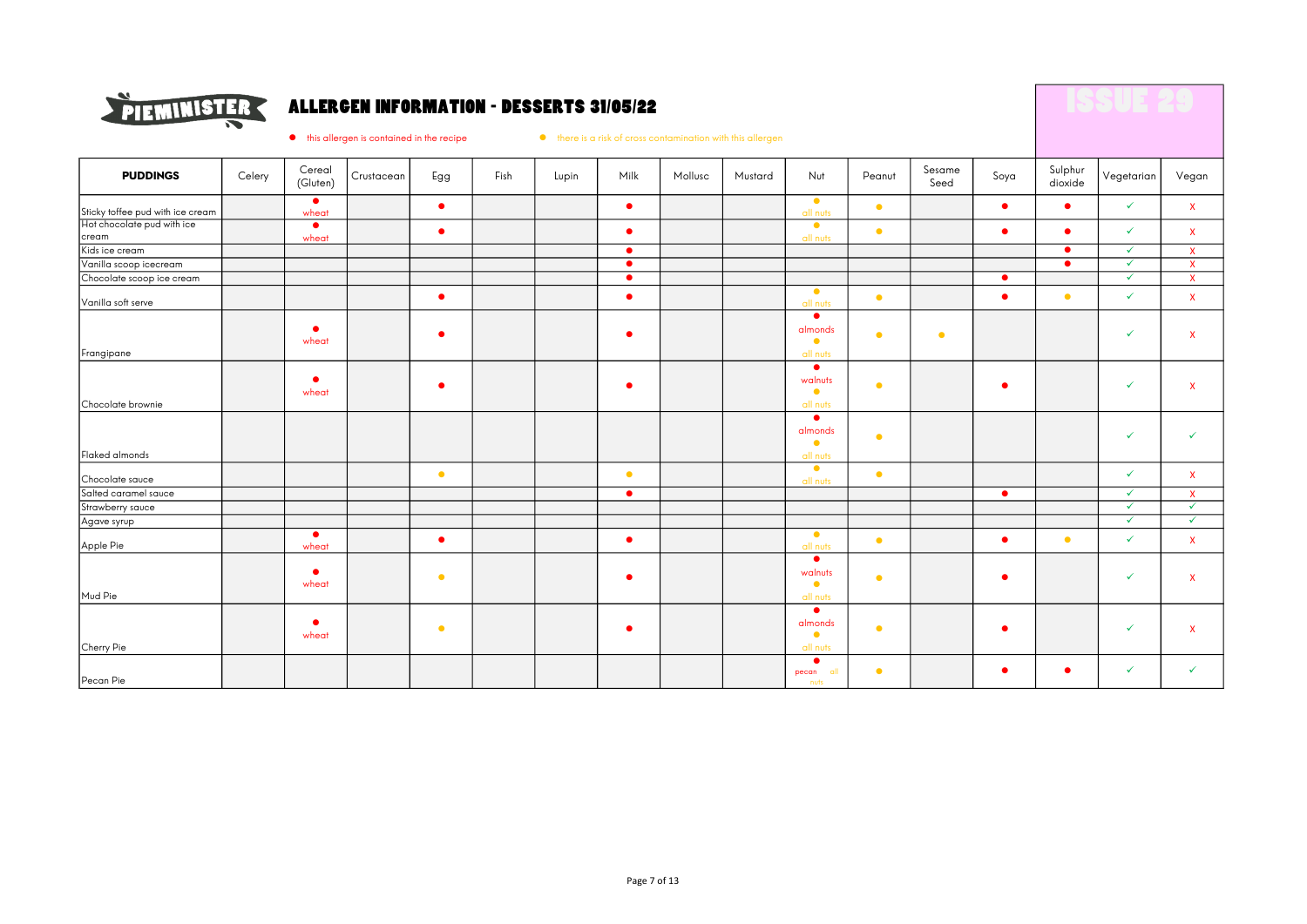

### ALLERGEN INFORMATION - DRINKS 31/05/22

 $\bullet$  this allergen is contained in the recipe  $\bullet$  there is a risk of cross contamination with this allergen

| <b>WINE &amp; PROSECCO</b> | <b>BRAND</b>           | Celery | Cereal<br>(Gluten) | Crustacean | Egg | Fish | Lupin | Milk | Mollusc | Mustard | Nut | Peanut | Sesame<br>Seed | Soya | Sulphur<br>dioxide | Vegeterian | Vegan |
|----------------------------|------------------------|--------|--------------------|------------|-----|------|-------|------|---------|---------|-----|--------|----------------|------|--------------------|------------|-------|
| House white                | Mirabello Pinot Grigio |        |                    |            |     |      |       |      |         |         |     |        |                |      |                    |            |       |
| House white                | Sartori Pinot Grigio   |        |                    |            |     |      |       |      |         |         |     |        |                |      |                    |            |       |
| House rose                 | Mirabello Pinot Rose   |        |                    |            |     |      |       |      |         |         |     |        |                |      |                    |            |       |
| House red                  | Reserve St Marc Merlot |        |                    |            |     |      |       |      |         |         |     |        |                |      |                    |            |       |
| Prosecco                   | Colli Vicentini        |        |                    |            |     |      |       |      |         |         |     |        |                |      |                    |            |       |

| <b>COCKTAILS</b>                               | <b>BRAND</b>                                                                                  | Celery | Cereal<br>(Gluten) | Crustacean | Egg | Fish | Lupin | Milk | Mollusc | Mustard | Nut | Peanut | Sesame<br>Seed | Soya | Sulphur<br>dioxide | Vegeterian | Vegan                                              |
|------------------------------------------------|-----------------------------------------------------------------------------------------------|--------|--------------------|------------|-----|------|-------|------|---------|---------|-----|--------|----------------|------|--------------------|------------|----------------------------------------------------|
| Raspberry beret                                | Russian Vodka, Giffard Triple sec, raspberries,<br>lemon juice, Karma Organic Lemony Lemonade |        |                    |            |     |      |       |      |         |         |     |        |                |      |                    | w          | X Triple sec<br>supplier not<br>confirmed<br>vegan |
| Gone with the gin                              | JJ Whitely gin, Bottle green elderflower cordial,<br>lime juice, Thinkdrinks ginger beer      |        |                    |            |     |      |       |      |         |         |     |        |                |      |                    |            |                                                    |
| Aperol spritz                                  | Aperol, Colli Vicentini prosecco, soda, orange<br>slice                                       |        |                    |            |     |      |       |      |         |         |     |        |                |      |                    |            |                                                    |
| Espresso martini                               | ThinkDrinks Espresso martini mix, Russian vodka                                               |        |                    |            |     |      |       |      |         |         |     |        |                |      |                    |            |                                                    |
| Kir Royale (Jubilee weekend<br>brunch special) | Giffard crème de Cassis, prosecco                                                             |        |                    |            |     |      |       |      |         |         |     |        |                |      |                    |            |                                                    |
| <b>Strawberry Fields</b>                       | La Chica Tequila, Lime Juice, Giffard Triple Sec,<br><b>Strawberry Coulis</b>                 |        |                    |            |     |      |       |      |         |         |     |        |                |      |                    |            | X Triple sec<br>supplier not<br>confirmed          |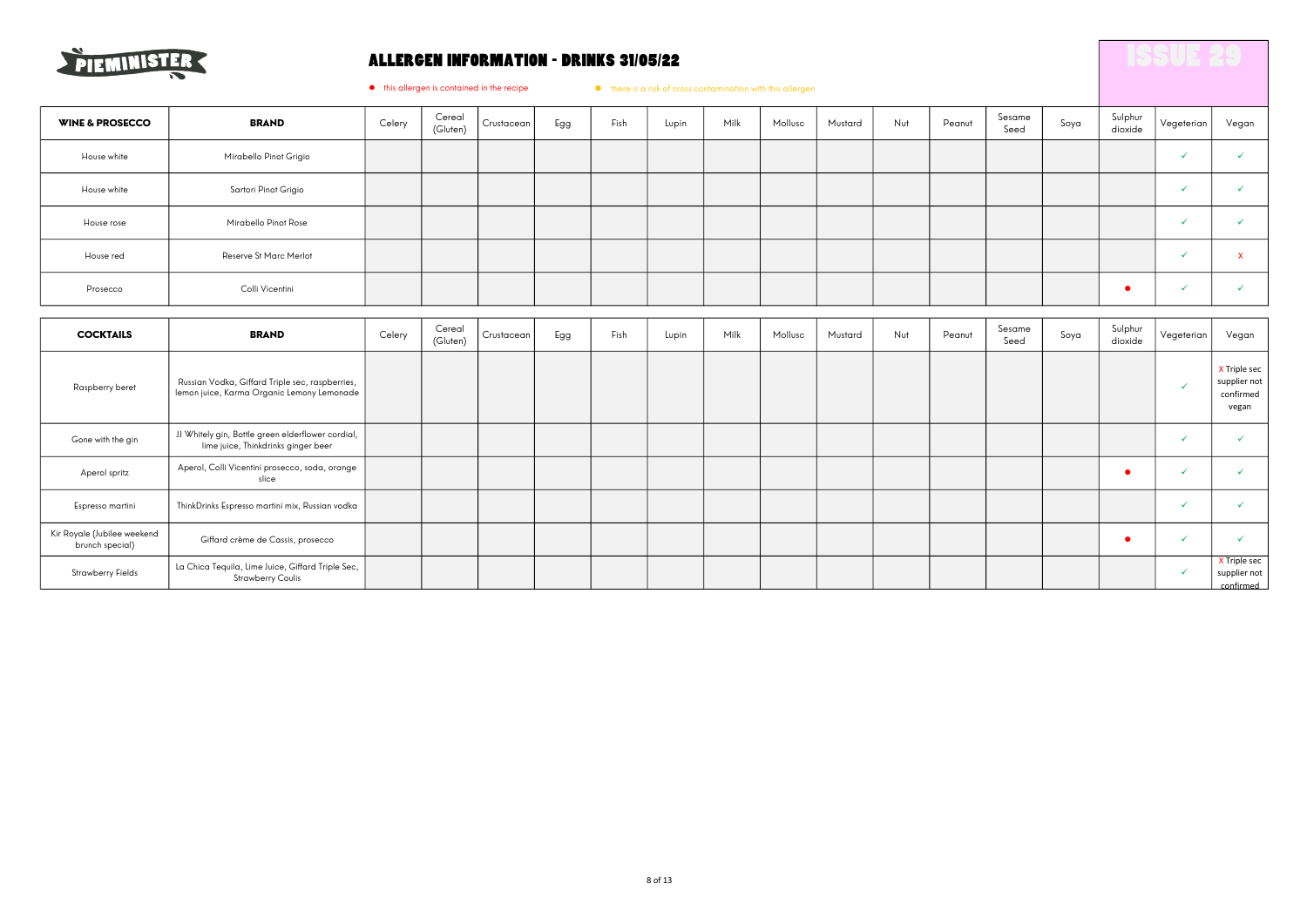| <b>BEERS &amp; CIDERS</b>                               | <b>BRAND</b>                | Celery | Cereal<br>(Gluten)                  | Crustacean | Egg | Fish | Lupin | Milk | Mollusc | Mustard | Nut | Peanut | Sesame<br>Seed | Soya | Sulphur<br>dioxide | Vegetarian   | Vegan        |
|---------------------------------------------------------|-----------------------------|--------|-------------------------------------|------------|-----|------|-------|------|---------|---------|-----|--------|----------------|------|--------------------|--------------|--------------|
| Pie P.A.                                                | Pieminister                 |        | $\bullet$<br>wheat<br>barley        |            |     |      |       |      |         |         |     |        |                |      |                    | ✓            | $\checkmark$ |
| Draught Freedom 4 lager                                 | Freedom                     |        | $\bullet$<br>barley                 |            |     |      |       |      |         |         |     |        |                |      |                    | $\checkmark$ | $\checkmark$ |
| Draught Freedom pale ale                                | Freedom                     |        | $\bullet$<br>barley<br>rye          |            |     |      |       |      |         |         |     |        |                |      |                    | V            | ✓            |
| Draught stowford press cider                            | <b>Stowford Press</b>       |        |                                     |            |     |      |       |      |         |         |     |        |                |      | $\bullet$          | $\checkmark$ | ✓            |
| Brewdog Punk IPA                                        | Brewdog                     |        | $\bullet$<br>wheat<br>barley        |            |     |      |       |      |         |         |     |        |                |      |                    | ✓            | ✓            |
| Bristol beer factory milk stout                         | <b>Bristol Beer Factory</b> |        | $\bullet$<br>wheat<br>barley        |            |     |      |       |      |         |         |     |        |                |      |                    | $\checkmark$ | $\mathbf{x}$ |
| Bristol beer factory Hefe wheat<br>beer                 | <b>Bristol Beer Factory</b> |        | $\bullet$<br>wheat<br>barley        |            |     |      |       |      |         |         |     |        |                |      |                    | $\checkmark$ | $\checkmark$ |
| Freedom brewery pilsner                                 | Freedom Brewery             |        | $\bullet$<br>barley                 |            |     |      |       |      |         |         |     |        |                |      |                    | ✓            | ✓            |
| Camden town brewery Hells<br>Lager                      | Camden Town                 |        | $\bullet$<br>wheat<br>barley        |            |     |      |       |      |         |         |     |        |                |      |                    | ✓            | ✓            |
| Camden town brewery Pale Ale                            | Camden Town                 |        | $\bullet$<br>wheat<br>barley        |            |     |      |       |      |         |         |     |        |                |      |                    | ✓            | $\checkmark$ |
| Peroni Gluten free                                      | Peroni                      |        |                                     |            |     |      |       |      |         |         |     |        |                |      |                    | ✓            | ✓            |
| Pieminister 5% lager                                    | Freedom Brewery             |        | $\bullet$<br>barley                 |            |     |      |       |      |         |         |     |        |                |      |                    | ✓            | $\checkmark$ |
| Pistonhead Flat Tyre                                    | Pistonhead                  |        | $\bullet$<br>barley                 |            |     |      |       |      |         |         |     |        |                |      |                    | ✓            | $\checkmark$ |
| Orchard Pig Reveller                                    | Orchard Pig                 |        |                                     |            |     |      |       |      |         |         |     |        |                |      | $\bullet$          | ✓            | $\checkmark$ |
| Burrow Hill Somerset cider                              | <b>Burrow Hill</b>          |        |                                     |            |     |      |       |      |         |         |     |        |                |      | $\bullet$          | ✓            | $\checkmark$ |
| <b>Brooklyn Special Effects Low</b><br>Alcohol 0.4% ABV | Brooklyn Brewery            |        | $\bullet$<br>barley                 |            |     |      |       |      |         |         |     |        |                |      |                    | ✓            | $\checkmark$ |
| Pie-oneer Pastry Pale Ale                               | <b>Tapestry Brewery</b>     |        | $\bullet$<br>wheat<br>barley<br>oat |            |     |      |       |      |         |         |     |        |                |      |                    | $\checkmark$ | ✓            |
| Sandford orchards Berry lane<br>raspberry cider         | Sandford Orchards           |        |                                     |            |     |      |       |      |         |         |     |        |                |      | ٠                  | ✓            | ✓            |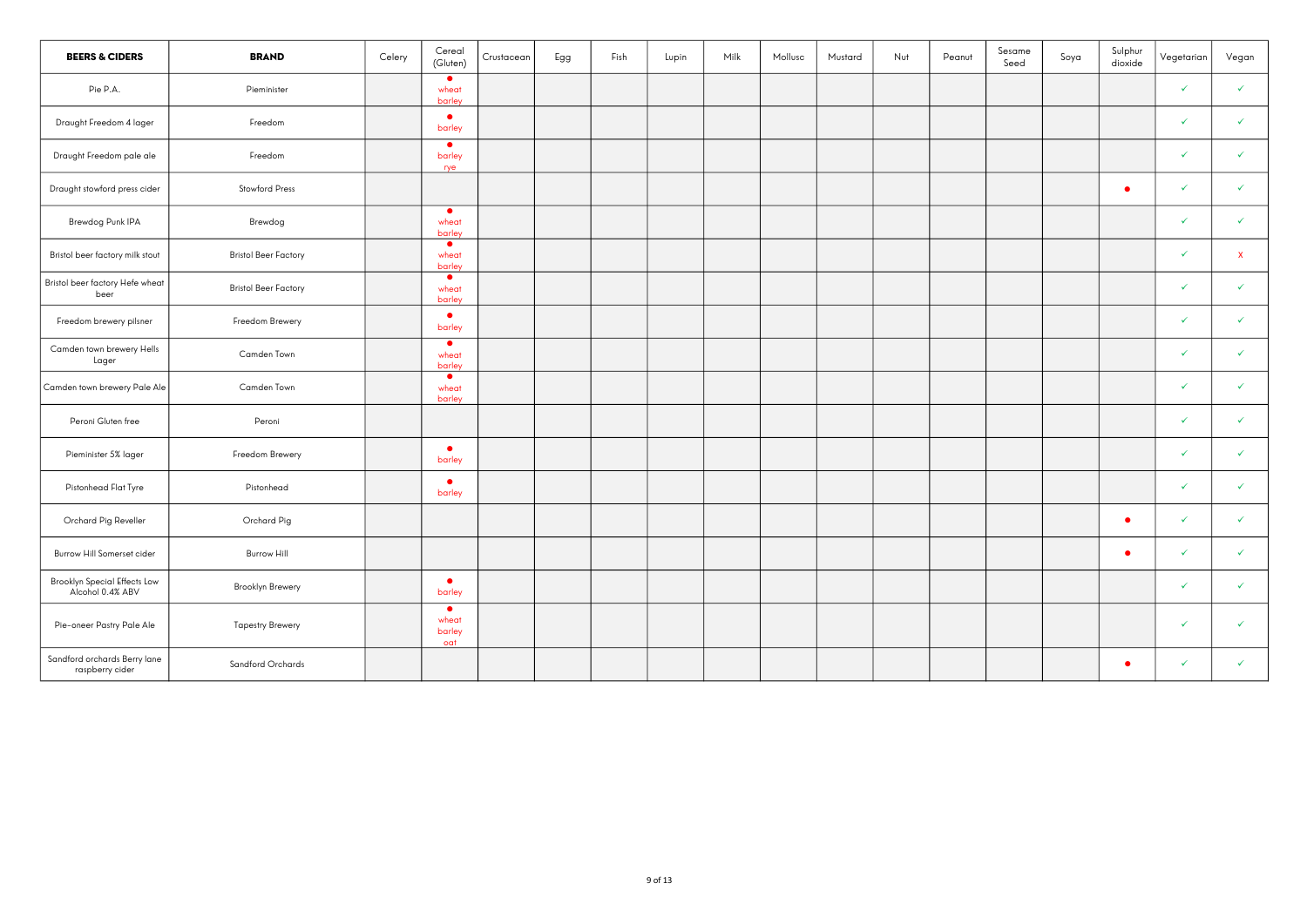| <b>SOFT DRINKS</b>                    | <b>BRAND</b>                                                                                      | Celery | Cereal<br>(Gluten)                                                        | Crustacean | Egg       | Fish | Lupin | Milk      | Mollusc | Mustard | Nut                   | Peanut | Sesame<br>Seed | Soya      | Sulphur<br>dioxide | Vegeterian   | Vegan              |
|---------------------------------------|---------------------------------------------------------------------------------------------------|--------|---------------------------------------------------------------------------|------------|-----------|------|-------|-----------|---------|---------|-----------------------|--------|----------------|-----------|--------------------|--------------|--------------------|
| Chocolate milk shake                  | chocolate ice cream, chocolate syrup, milk,<br>gomme syrup, chocolate sprinkles, whipped<br>cream |        | $\bullet$<br>wheat                                                        |            | ٠         |      |       | $\bullet$ |         |         | $\bullet$<br>all nuts |        |                | $\bullet$ |                    | $\checkmark$ | $\mathbf{x}$       |
| Salted caramel milkshake              | vanilla ice cream, salted caramel syrup, milk,<br>gomme syrup, popping candy, whipped cream       |        | $\bullet$<br>wheat                                                        |            | $\bullet$ |      |       | $\bullet$ |         |         | $\bullet$<br>all nuts |        |                | $\bullet$ |                    | V            | $\mathbf{x}$       |
| Vegan salted caramel<br>milkshake     | vegan salted caramel ice cream, agave caramel<br>syrup, oat milk                                  |        | $\bullet$<br>oat (may<br>contain<br>wheat, rye<br>barley,<br>spelt, kamut |            |           |      |       |           |         |         | $\bullet$<br>all nuts | ٠      |                | $\bullet$ |                    | V            | ✓                  |
| Vanilla milk shake                    | vanilla ice cream, vanilla syrup, milk, gomme<br>syrup, rainbow sprinkles, whipped cream          |        | $\bullet$<br>wheat                                                        |            | $\bullet$ |      |       | $\bullet$ |         |         | $\bullet$<br>all nuts |        |                | $\bullet$ |                    | $\checkmark$ | $\pmb{\mathsf{x}}$ |
| Raspberry ripple milkshake            | vanilla ice cream, frozen raspberries, milk,<br>DaVinci raspberry sauce                           |        |                                                                           |            | ٠         |      |       | $\bullet$ |         |         | $\bullet$<br>all nuts |        |                | $\bullet$ |                    | $\checkmark$ | $\mathbf{x}$       |
| Fiery ginger beer                     | Thinkdrinks                                                                                       |        |                                                                           |            |           |      |       |           |         |         |                       |        |                |           |                    | $\checkmark$ | $\checkmark$       |
| Sparkling elderflower                 | Thinkdrinks                                                                                       |        |                                                                           |            |           |      |       |           |         |         |                       |        |                |           |                    | $\checkmark$ | ✓                  |
| Zesty cloudy lemonade                 | Thinkdrinks                                                                                       |        |                                                                           |            |           |      |       |           |         |         |                       |        |                |           |                    | $\checkmark$ | $\checkmark$       |
| Orange juice                          | Sunpride                                                                                          |        |                                                                           |            |           |      |       |           |         |         |                       |        |                |           |                    | V            | $\checkmark$       |
| Tomato juice                          | Sunpride                                                                                          |        |                                                                           |            |           |      |       |           |         |         |                       |        |                |           |                    | ✓            | $\checkmark$       |
| Cranberry juice                       | Sunpride                                                                                          |        |                                                                           |            |           |      |       |           |         |         |                       |        |                |           | ٠                  | $\checkmark$ | $\checkmark$       |
| Apple juice                           | Sunpride                                                                                          |        |                                                                           |            |           |      |       |           |         |         |                       |        |                |           |                    | V            | $\checkmark$       |
| Still water (500ml, 750ml)            | Any                                                                                               |        |                                                                           |            |           |      |       |           |         |         |                       |        |                |           |                    | $\checkmark$ | $\checkmark$       |
| Fizzy water (500ml, 750ml)            | Any                                                                                               |        |                                                                           |            |           |      |       |           |         |         |                       |        |                |           |                    | $\checkmark$ | $\checkmark$       |
| Draught cola                          | Thinkdrinks                                                                                       |        |                                                                           |            |           |      |       |           |         |         |                       |        |                |           |                    | ✓            | $\checkmark$       |
| Draught diet cola                     | Thinkdrinks                                                                                       |        |                                                                           |            |           |      |       |           |         |         |                       |        |                |           |                    | $\checkmark$ | $\checkmark$       |
| Draught lemonade                      | Thinkdrinks                                                                                       |        |                                                                           |            |           |      |       |           |         |         |                       |        |                |           |                    | $\checkmark$ | $\checkmark$       |
| Bottled coke                          | Coke                                                                                              |        |                                                                           |            |           |      |       |           |         |         |                       |        |                |           |                    | $\checkmark$ | $\checkmark$       |
| Bottled diet coke                     | Coke                                                                                              |        |                                                                           |            |           |      |       |           |         |         |                       |        |                |           |                    | $\checkmark$ | $\checkmark$       |
| Organic Lemony Lemonade               | Karma                                                                                             |        |                                                                           |            |           |      |       |           |         |         |                       |        |                |           |                    | $\checkmark$ | $\checkmark$       |
| Bottle green elderflower cordial      | <b>Bottle Green</b>                                                                               |        |                                                                           |            |           |      |       |           |         |         |                       |        |                |           |                    | $\checkmark$ | $\checkmark$       |
| Fentimans cherrytree cola             | Fentimans                                                                                         |        |                                                                           |            |           |      |       |           |         |         |                       |        |                |           |                    | $\checkmark$ | $\checkmark$       |
| Funkin cane syrup                     | Funkin                                                                                            |        |                                                                           |            |           |      |       |           |         |         |                       |        |                |           |                    | V            | $\checkmark$       |
| R whites lemonade                     | R whites                                                                                          |        |                                                                           |            |           |      |       |           |         |         |                       |        |                |           |                    | $\checkmark$ | ✓                  |
| Cawston press apple & rhubarb         | Cawston press                                                                                     |        |                                                                           |            |           |      |       |           |         |         |                       |        |                |           |                    | V            | $\checkmark$       |
| Cawston press cloudy apple            | Cawston press                                                                                     |        |                                                                           |            |           |      |       |           |         |         |                       |        |                |           |                    | $\checkmark$ | $\checkmark$       |
| Cawston press elderflower<br>lemonade | Cawston press                                                                                     |        |                                                                           |            |           |      |       |           |         |         |                       |        |                |           |                    | $\checkmark$ | $\checkmark$       |
| Giffard sirop de gomme                | Giffard                                                                                           |        |                                                                           |            |           |      |       |           |         |         |                       |        |                |           |                    | ✓            | $\checkmark$       |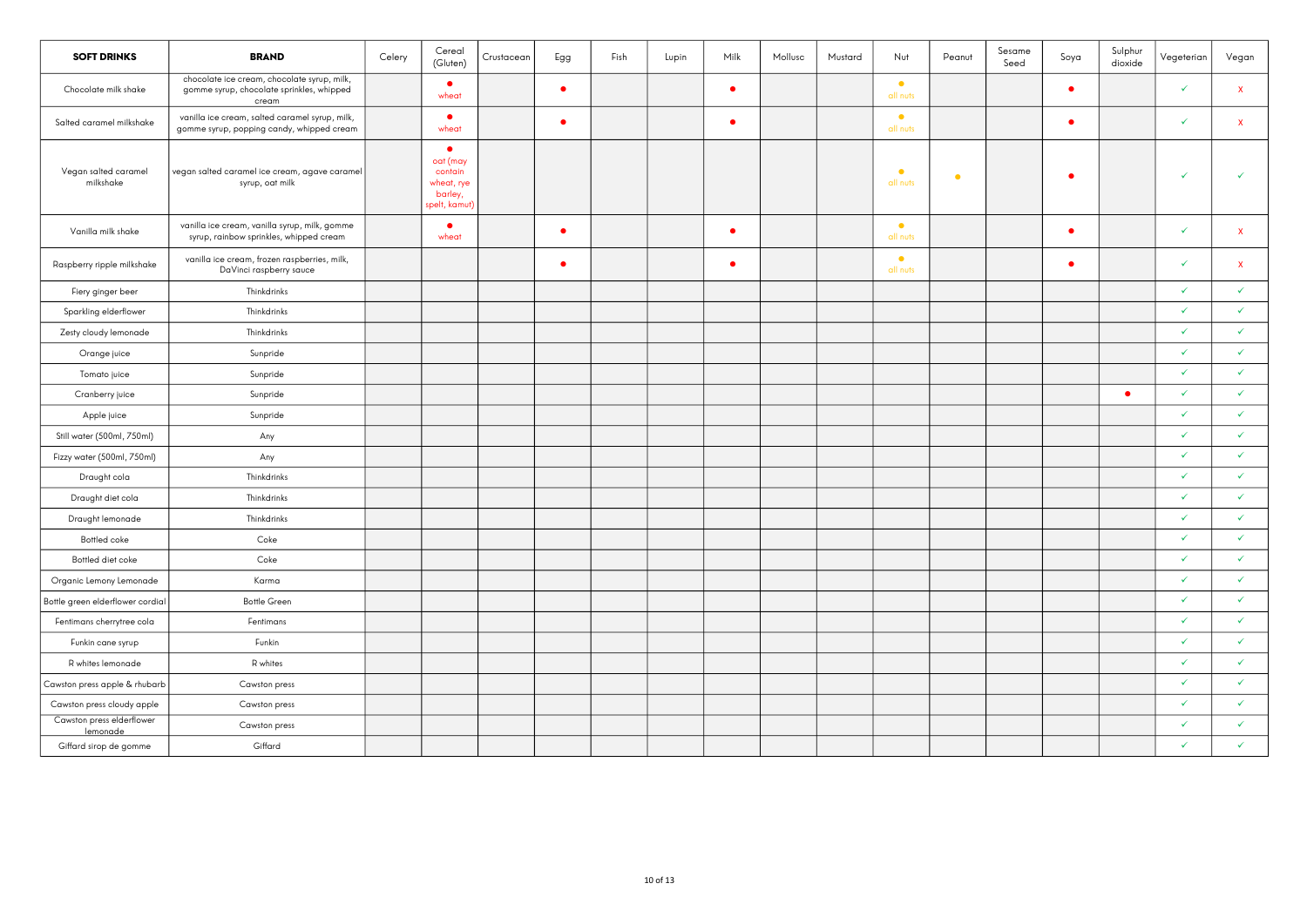| <b>COFFEE, TEA &amp;</b><br><b>CHOCOLATE</b> | <b>BRAND</b> | Celery | Cereal<br>(Gluten)                                                                                   | Crustacean | Egg | Fish | Lupin | Milk                 | Mollusc | Mustard | Nut | Peanut | Sesame<br>Seed | Soya                              | Sulphur<br>dioxide | Vegeterian   | Vegan          |
|----------------------------------------------|--------------|--------|------------------------------------------------------------------------------------------------------|------------|-----|------|-------|----------------------|---------|---------|-----|--------|----------------|-----------------------------------|--------------------|--------------|----------------|
| Flat white                                   | Extract      |        | $\bullet$<br>oat (may<br>contain<br>wheat, rye<br>barley,<br>spelt,<br>kamut) if<br>oat milk<br>used |            |     |      |       | $\bullet$<br>if used |         |         |     |        |                | $\bullet$<br>if soya milk<br>used |                    | $\checkmark$ | $X^*$          |
| Cappuccino                                   | Extract      |        | $\bullet$<br>oat (may<br>contain<br>wheat, rye<br>barley,<br>spelt,<br>kamut) if<br>oat milk<br>used |            |     |      |       | $\bullet$<br>if used |         |         |     |        |                | $\bullet$<br>if soya milk<br>used |                    | $\checkmark$ | $\mathsf{X}^*$ |
| Latte                                        | Extract      |        | $\bullet$<br>oat (may<br>contain<br>wheat, rye<br>barley,<br>spelt,<br>kamut) if<br>oat milk<br>used |            |     |      |       | $\bullet$<br>if used |         |         |     |        |                | $\bullet$<br>if soya milk<br>used |                    | $\checkmark$ | $\mathsf{X}^*$ |
| Cortado                                      | Extract      |        | $\bullet$<br>oat (may<br>contain<br>wheat, rye<br>barley,<br>spelt,<br>kamut) if<br>oat milk<br>used |            |     |      |       | $\bullet$<br>if used |         |         |     |        |                | $\bullet$<br>if soya milk<br>used |                    | $\checkmark$ | $X^*$          |
| Americano                                    | Extract      |        |                                                                                                      |            |     |      |       |                      |         |         |     |        |                |                                   |                    | $\checkmark$ | $\checkmark$   |
| Mocha                                        | Extract      |        | $\bullet$<br>oat (may<br>contain<br>wheat, rye<br>barley,<br>spelt,<br>kamut) if<br>oat milk<br>used |            |     |      |       | $\bullet$<br>if used |         |         |     |        |                | $\bullet$<br>if soya milk<br>used |                    | $\checkmark$ | $X^*$          |
| Espresso                                     | Extract      |        |                                                                                                      |            |     |      |       |                      |         |         |     |        |                |                                   |                    | $\checkmark$ | $\checkmark$   |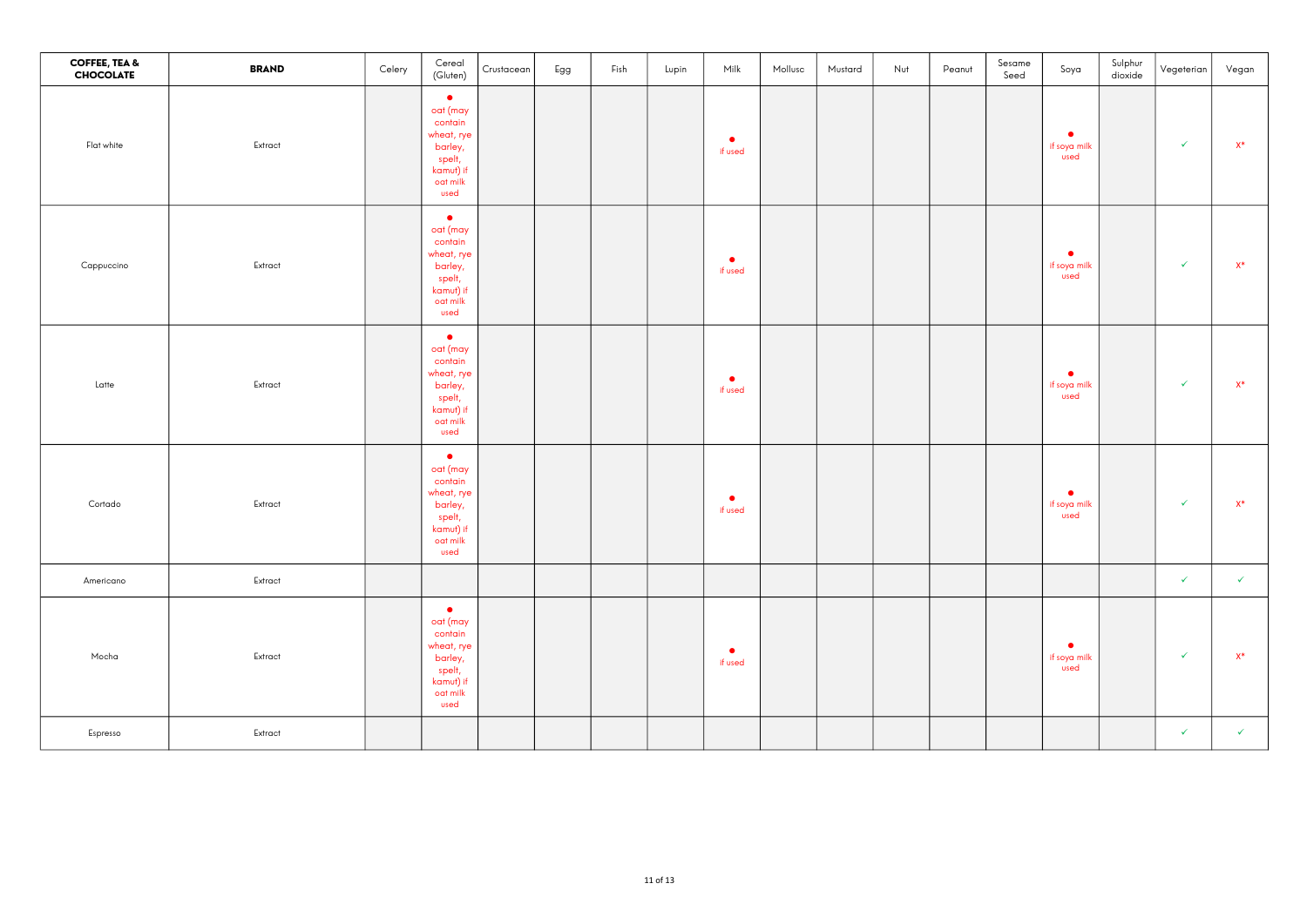| Macchiato                     | Extract    |           | $\bullet$<br>oat (may<br>contain<br>wheat, rye<br>barley,<br>spelt,<br>kamut) if<br>oat milk<br>used |  |  | ٠<br>if used |           |  |           | $\bullet$<br>if soya milk<br>used | $\checkmark$ | $X^*$        |
|-------------------------------|------------|-----------|------------------------------------------------------------------------------------------------------|--|--|--------------|-----------|--|-----------|-----------------------------------|--------------|--------------|
| Chocolate syrup               | Sweetbirds |           |                                                                                                      |  |  |              |           |  |           |                                   | ✓            | $\checkmark$ |
| Vanilla syrup                 | Sweetbirds |           |                                                                                                      |  |  |              |           |  |           |                                   | ✓            | $\checkmark$ |
| Salted caramel syrup          | Sweetbirds |           |                                                                                                      |  |  |              |           |  |           |                                   | V            | $\checkmark$ |
| Hot chocolate                 | Extract    |           |                                                                                                      |  |  | $\bullet$    |           |  |           |                                   | ✓            | $X^*$        |
| English breakfast tea         | Canton     |           |                                                                                                      |  |  |              |           |  |           |                                   | ✓            | $\checkmark$ |
| Green tea                     | Canton     |           |                                                                                                      |  |  |              |           |  |           |                                   | V            | $\checkmark$ |
| Chamomile tea (bags & loose)  | Canton     | $\bullet$ |                                                                                                      |  |  |              | $\bullet$ |  |           |                                   | $\checkmark$ | $\checkmark$ |
| Earl Grey tea bags            | Canton     |           |                                                                                                      |  |  |              |           |  |           |                                   | ✓            | $\checkmark$ |
| Earl grey loose leaf tea      | Canton     | $\bullet$ |                                                                                                      |  |  |              | $\bullet$ |  |           |                                   | $\checkmark$ | $\checkmark$ |
| Lemongrass and ginger tea     | Canton     |           |                                                                                                      |  |  |              |           |  |           |                                   | ✓            | $\checkmark$ |
| Peppermint tea (bags & loose) | Canton     | $\bullet$ |                                                                                                      |  |  |              | $\bullet$ |  | $\bullet$ |                                   | $\checkmark$ | $\checkmark$ |
| Milk                          | Brakes     |           |                                                                                                      |  |  | $\bullet$    |           |  |           |                                   | ✓            | $\mathsf{X}$ |
| Oatly oat milk                | Oatly      |           | $\bullet$<br>oat (may<br>conatin<br>wheat, rye<br>barley,<br>spelt,<br>kamut) if<br>oat milk<br>used |  |  |              |           |  |           |                                   | $\checkmark$ | $\checkmark$ |
| Soya milk                     | Alpro      |           |                                                                                                      |  |  |              |           |  |           | $\bullet$<br>if used              | $\checkmark$ | $\checkmark$ |
| Sugar sticks                  | Extract    |           |                                                                                                      |  |  |              |           |  |           |                                   | $\checkmark$ | $\checkmark$ |